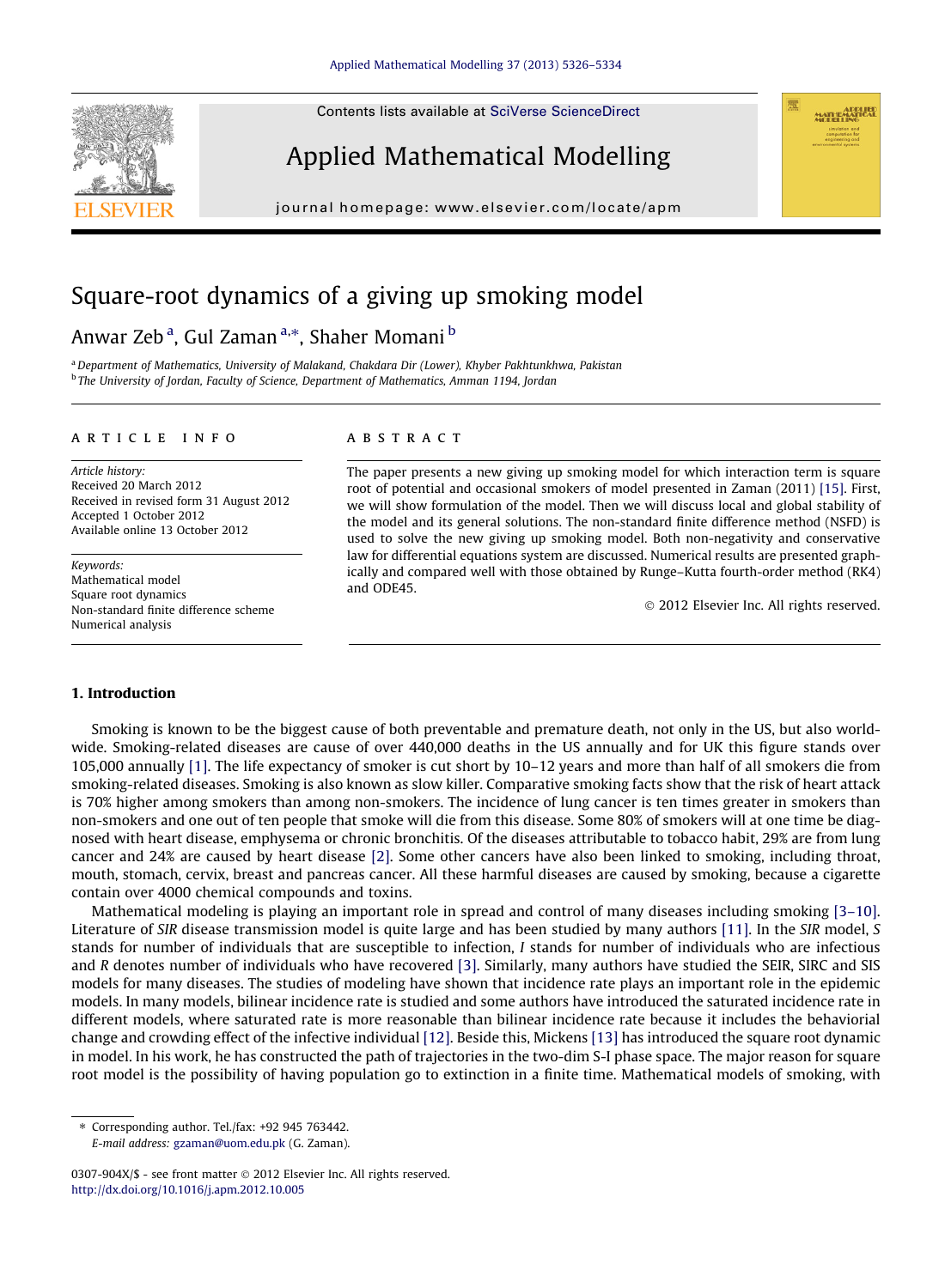both linear and nonlinear incidence rates have been discussed by many authors. Castillo-Garsow et al. [14] have proposed a simple mathematical model for giving up smoking. They consider a system with total constant population which is divided into three classes: potential smokers (*P*), smokers (*S*), and quit smokers (*Q*). Sharomi and Gumel [8] have developed mathematical model by introducing mild and chain classes. They have presented the development and public health impact of smoking related illnesses. Several more authors have done a lot of work in order to understand dynamics of smoking see for example [2,8,14,15]. The dynamical interaction of giving-up smoking model is presented in [15]. However, no one has used the square root interaction in giving-up smoking model.

In order to illustrate this, we will take a model with constant birth rate  $\lambda$  for the potential smokers individual. The complete dynamics is given by

$$
\frac{dP}{dt} = \lambda - \beta f(L, P) - (d + \mu)P,\tag{1}
$$

$$
\frac{dL}{dt} = \beta f(L, P) - (\gamma + d + \mu)L,\tag{2}
$$

$$
\frac{dS}{dt} = \gamma L - (\delta + d + \mu)S,\tag{3}
$$

$$
\frac{dQ}{dt} = \delta S - (\mu + d)Q,\tag{4}
$$

where  $P(t)$ ,  $L(t)$ ,  $S(t)$  and  $Q(t)$  denote numbers of potential smokers, occasional smokers, smokers and quit smokers at time *t*, respectively. Here  $\mu$  is natural death rate,  $\gamma$  is recover rate from infection,  $\beta$  is the transmission coefficient,  $\delta$  is quit rate of smoking, *d* represents death rate for potential smokers, occasional smoker, smoker and quit smoker related to smoking disease.

In this paper, we consider the interaction of potential and occasional smokers in the form

$$
f(P, L) = \sqrt{PL}.\tag{5}
$$

We focus here on the construction of a discrete-time model for the above system. It should be noted that the system of ODE's consisting of Eqs.  $(1)$ – $(5)$  satisfy the conservation law

$$
\frac{dN}{dt} = \lambda - (\mu + d)N,\tag{6}
$$

where  $N(t)$  is total population size at time  $t$  with

$$
N(t) = P(t) + L(t) + S(t) + Q(t).
$$
\n(7)

This equation has the exact solution

$$
N(t) = \frac{\lambda}{(\mu + d)} + \left(N_0 - \frac{\lambda}{(\mu + d)}\right) e^{-(\mu + d)t},\tag{8}
$$

with

$$
N(0) = P(0) + L(0) + S(0) + Q(0). \tag{9}
$$

Also we have

*dp*

$$
P(0) \geq 0, L(0) \geq 0, S(0) \geq 0, Q(0) \geq 0 \Rightarrow P(t) \geq 0, L(t) \geq 0, S(t) \geq 0, Q(t) \geq 0. \tag{10}
$$

So the solution has positivity property. By using Eq. (5) in the system  $(1)$ – $(4)$ , we obtain

$$
\frac{dp}{dt} = \lambda - \beta \sqrt{PL} - (d + \mu)P,\tag{11}
$$

$$
\frac{dL}{dt} = \beta \sqrt{PL} - (\gamma + d + \mu)L,\tag{12}
$$

$$
\frac{dS}{dt} = \gamma L - (\delta + d + \mu)S,\tag{13}
$$

$$
\frac{dQ}{dt} = \delta S - (\mu + d)Q,\tag{14}
$$

along with the conservative law

$$
\frac{dN}{dt} = \lambda - (\mu + d)N,\tag{15}
$$

$$
N(t) = P(t) + L(t) + S(t) + Q(t).
$$
\n(16)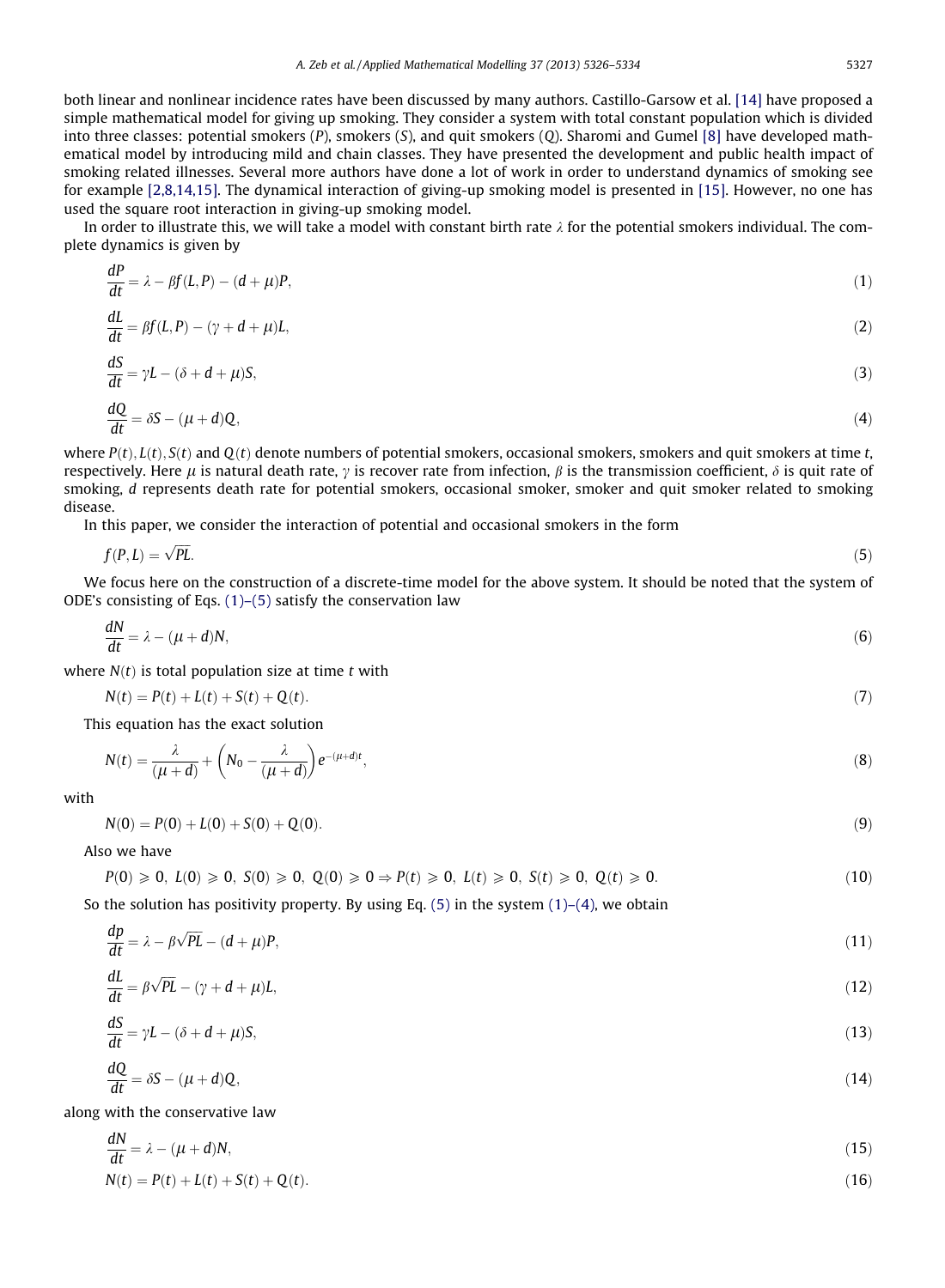### 2. Stability analysis of model

The system of ODE's given by  $(11)$ – $(15)$  has unique non-trivial solution. By setting the right hand side of the Eqs.  $(11)$ – (15) equal to zero, we get

$$
P^* = \frac{\lambda(\mu + \gamma + d)}{(\beta^2 + (\mu + d)(\mu + \gamma + d))},\tag{17}
$$

$$
L^* = \left(\frac{\beta}{\mu + \gamma + d}\right)^2 P^*,\tag{18}
$$

$$
S^* = \frac{\gamma}{(\delta + \mu + d)} \left(\frac{\beta}{\mu + \gamma + d}\right)^2 P^*,\tag{19}
$$

$$
Q^* = \frac{\gamma \delta}{(\mu + d)(\delta + \mu + d)} \left(\frac{\beta}{\mu + \gamma + d}\right)^2 P^*.
$$
\n(20)

All the parameters are taken to be positive, then P<sup>\*</sup>, L<sup>\*</sup>, S<sup>\*</sup>, Q<sup>\*</sup> are positive. For the unique positive equilibria the Jacobian matrix at this fixed point is as

$$
J(P^*, L^*, S^*, Q^*) = \begin{pmatrix} -a & -b & 0 & 0 \\ c & -b & 0 & 0 \\ 0 & \gamma & -d^* & 0 \\ 0 & 0 & \delta & -e \end{pmatrix},
$$

where

$$
a = \frac{2(\mu + d)(\mu + \gamma + d) + \beta^2}{2(\mu + \gamma + d)},
$$
  
\n
$$
b = \frac{\mu + \gamma + d}{2},
$$
  
\n
$$
c = \frac{\beta^2}{2(\mu + \gamma + d)},
$$
  
\n
$$
d^* = \mu + \delta + d,
$$
  
\n
$$
e = (d + \mu).
$$

The eigenvalues  $(\lambda_1, \lambda_2, \lambda_3, \lambda_4)$  are given by

 $det [J(P^*, L^*, S^*, Q^*) - \lambda I_4] = 0,$ 

where  $I_4$  is the unit matrix of order  $4 \times 4$ . By evaluating, this determinant we obtain the following equation

$$
(\lambda + d^*)(\lambda + e)((\lambda + a)(\lambda + b) + bc) = 0.
$$
\n(21)

It is clear that  $\lambda_1 = -d^*$  and  $\lambda_2 = -e$  both are negative. After these two roots the Eq. (21) becomes

$$
\lambda^2 + (a+b)\lambda + ab + bc = 0. \tag{22}
$$

Let the remaining roots of this equation be  $\lambda_3$ ,  $\lambda_4$  and satisfying the following relations

$$
\lambda_3 \lambda_4 = ab + bc > 0, \quad \lambda_3 + \lambda_4 = -ab - bc < 0. \tag{23}
$$

From this we conclude that:

(i) If  $\lambda_3$  and  $\lambda_4$  are real, then both roots have same sign.

(ii) If  $\lambda_3$  and  $\lambda_4$  are real, then both roots are negative.

(iii) If  $\lambda_3$  and  $\lambda_4$  are complex, then  $\lambda_3 = \lambda_4$  and the real parts are negative.

(iv) Thus, all the eigenvalues are negative or have negative real parts, and hence we conclude that this fixed point is located at  $(P^*, L^*, S^*, Q^*)$  is locally stable.

**Theorem 2.1.** If the potential smoker does not reproduce i.e., $\lambda = 0$ . Then the square root interaction in giving-up smoking model is *globally asymptotically stable.*

Proof. For the global stability of the giving-up smoking model we define the Lyapunov function in the following

$$
V(t) = W_1(P - P^*) + W_2(L - L^*) + W_3S + W_4Q
$$

where  $W_1, W_2, W_3$ , and  $W_4$  are positive constants to be chosen later. Taking the time derivative and using Eqs. (1)–(4) we obtain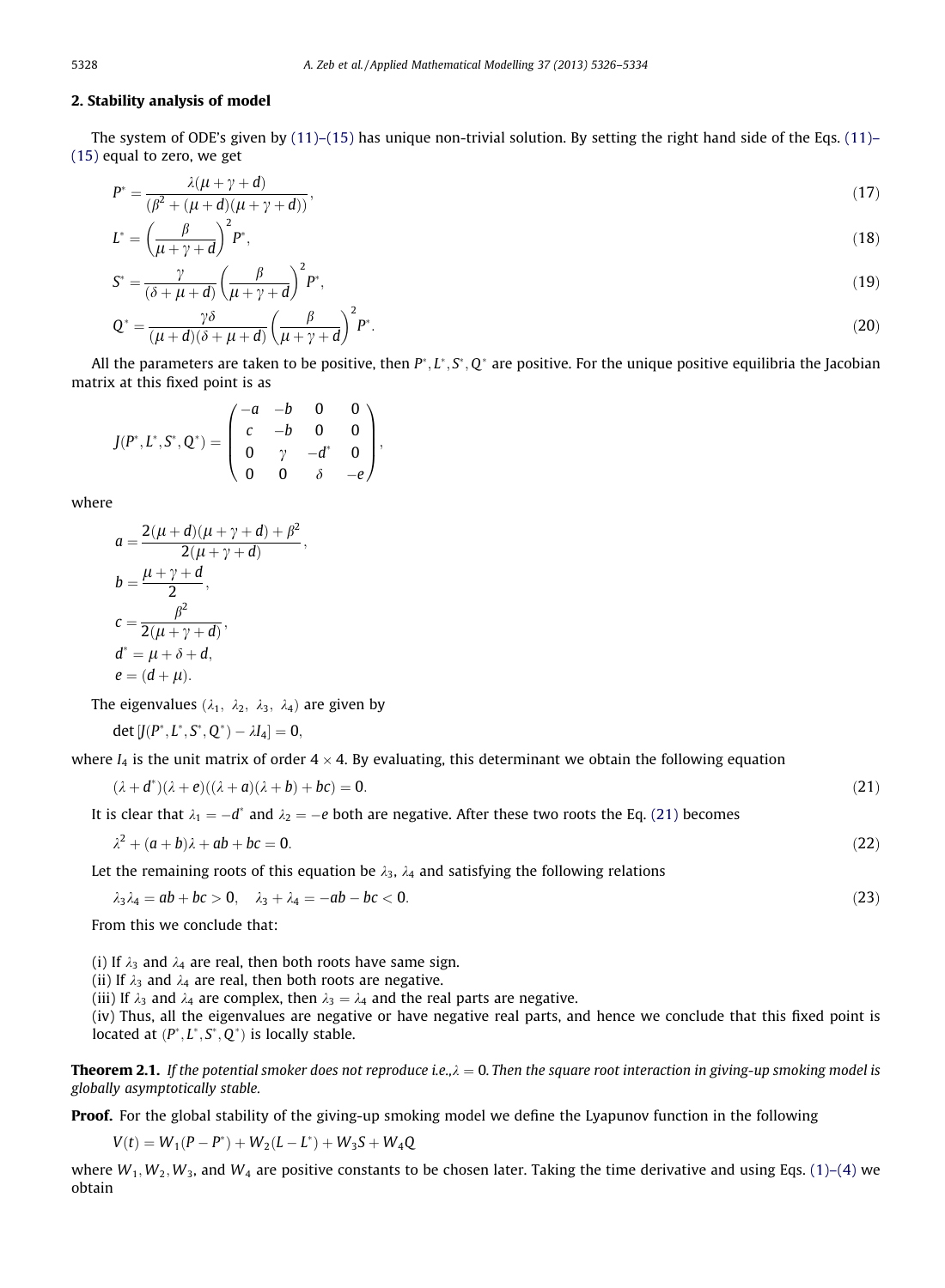$$
V'(t)=W_1[\lambda-\beta\sqrt{PL}-(d+\mu)P]+W_2[\beta\sqrt{PL}-(\gamma+d+\mu)L]+W_3[\gamma L-(\delta+d+\mu)S]+W_4[\delta S-(\mu+d)Q],
$$

where (*i*) denotes the derivative with respect to time. By choosing the constants  $W_1 = W_2 = W_3 = W_4 = 1$  and  $\lambda = 0$  we get

$$
V'(t) = -[(d + \mu)P + (d + \mu)L + (d + \mu)S + (\mu + d)Q].
$$

Thus, the square root dynamics in the giving-up smoking model is globally asymptotically stable. This completes the proof.  $\square$ 

Now we study an interesting special case of the system when potential smoker does not reproduce i.e.,  $\lambda = 0$ . The model becomes

$$
\frac{dP}{dt} = -\beta\sqrt{PL} - (d+\mu)P,\tag{24}
$$

$$
\frac{dL}{dt} = \beta \sqrt{PL} - (\gamma + d + \mu)L,\tag{25}
$$

$$
\frac{dS}{dt} = \gamma L - (\delta + d + \mu)S,\tag{26}
$$

$$
\frac{dQ}{dt} = \delta S - (\mu + d)Q,\tag{27}
$$

$$
\frac{dN}{dt} = -(\mu + d)N.\tag{28}
$$

Since the equations for  $P(t)$  and  $L(t)$  do not contain the third and fourth variables,  $S(t)$  and  $Q(t)$ , we can show that Eqs. (24) and (25) can be solved exactly. To do so, we change variables as given

$$
u(t) = \sqrt{P(t)}, \quad v(t) = \sqrt{L(t)}.
$$

By using these variables, we obtain the following system of first order linear ordinary differential equations

$$
\frac{du}{dt} = -\left(\frac{\beta}{2}\right)\nu - (d+\mu)u,
$$
\n
$$
\frac{dv}{dt} = \left(\frac{\beta}{2}\right)u - (d+\mu+\gamma)v.
$$
\n(30)

The exact solutions can be determined by using standard methods from elementary differential equations [16–18]. Note that for this case, all populations approach zero, i.e.,

$$
Lim_{t\to\infty}\begin{pmatrix}P(t)\\L(t)\\S(t)\\Q(t)\end{pmatrix}=\begin{pmatrix}0\\0\\0\\0\end{pmatrix}.
$$
\n(31)

Finally, if the variable  $v(t)$  is eliminated, then the following second-order, linear ODE is obtained

$$
\frac{d^2u}{dt^2} + (2d + 2\mu + \gamma)\frac{du}{dt} + \left(\frac{4(d + \mu) - \beta^2}{4}\right)u = 0.
$$
\n(32)

This is a linear, damped harmonic oscillator equation [17,18] having solution

$$
u=e^{mt},
$$

where

$$
m = \frac{-(2(\mu + d) + \gamma) \pm \sqrt{(2(\mu + d) + \gamma)^2 - (4(d + \mu) - \beta^2)}}{2}.
$$

#### 3. The NSFD scheme

In general, the non-standard finite difference rules, introduced by Mickens [16,19,20], do not lead to unique discrete model for the solution of any dynamical system based on differential equations. First, we give basic rules of non-standard ordinary differential equations (ODE's) in the form:

$$
y'_{k} = f(t, y_{1}, y_{2}, \dots, y_{m}), \quad k = 1, 2, \dots, m,
$$

where  $f(t, y_k(t))$  is the nonlinear term in differential equation. Using finite difference method we have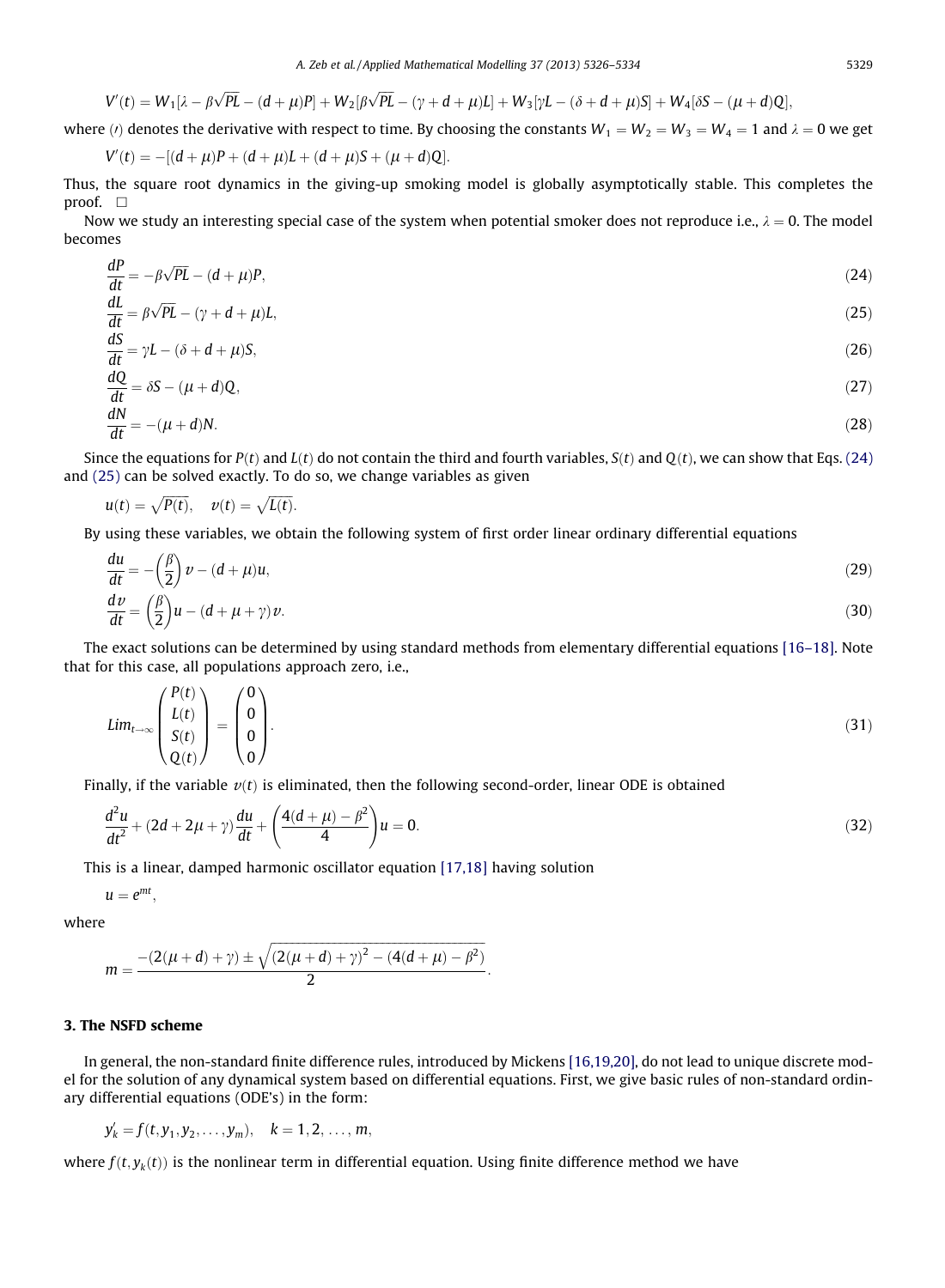$$
y'_{1} = \frac{y_{1,k+1} - y_{1,k}}{\phi_{k}(h)},
$$
  
\n
$$
y'_{2} = \frac{y_{2,k+1} - y_{2,k}}{\phi_{k}(h)},
$$
  
\n
$$
\vdots
$$
  
\n(33)

$$
y'_m = \frac{y_{m,k+1} - y_{m,k}}{\phi_k(h)},
$$
\n(35)

where  $\phi_k$  is a function of step size  $h = \Delta t$ . The function  $\phi_k$  have the following properties:

$$
\phi_k(h) = h + o(h^2), \quad \text{for } h \to 0. \tag{36}
$$

Examples of functions  $\phi_k(h)$  that satisfy (36) are *h*,  $sin(h)$ ,  $sinh(h)$ ,  $e^h - 1$ ,  $\frac{1 - e^{-\lambda h}}{\lambda}$ . Non-linear terms can in general be replaced by nonlocal discrete representations, for example,

$$
y^{2} \approx y_{k} y_{k+1},
$$
  
\n
$$
y^{3} \approx \left(\frac{y_{k+1} + y_{k-1}}{2}\right) y_{k}^{2},
$$
\n(37)

where  $h = T/N$ ,  $t_n = nh$ ,  $n = 0, 1, ..., N \in Z^+$ .

Now, we apply the NSFD to obtain numerical solution for giving up smoking model (11)–(15). For the discretization, we use the notation:

 $t \rightarrow t_k = (\Delta t)k, \quad (P(t), L(t), S(t), Q(t) \rightarrow P_k, L_k, S_k, Q_k),$ 

where  $\Delta t = h$  is the step-size.

The NSFD scheme for Eqs. (11)–(15) are given below shows non-negativity, unique fixed-point similar to ODE's system, and satisfying the same conservative law

$$
\frac{P_{k+1} - P_k}{\phi} = \lambda - \beta \sqrt{L_k P_{k+1}} - (d + \mu) P_{k+1},\tag{39}
$$

$$
\frac{L_{k+1} - L_k}{\phi} = \beta \sqrt{L_{k+1} P_k} - (\gamma + d + \mu) L_{k+1},\tag{40}
$$

$$
\frac{S_{k+1} - S_k}{\phi} = \gamma L_{k+1} - (\delta + d + \mu) S_{k+1},\tag{41}
$$

$$
\frac{Q_{k+1} - Q_k}{\phi} = \delta S_{k+1} - (\mu + d),\tag{42}
$$

$$
\frac{N_{k+1} - N_k}{\phi} = \lambda - (\mu + d)N_{k+1}.\tag{43}
$$

Here

$$
N_k = P_k + L_k + S_k + Q_k,
$$

and the denominator function  $[12]\phi = \phi(h, \vartheta)$ , where  $\vartheta = \mu + d$  is

$$
\phi(h,\vartheta)=\frac{e^{\vartheta h}-1}{\vartheta}.
$$

Note, that the NSFD scheme, given in Eq. (43) is exact scheme for conservation law, by Eq. (15) [20].

The above system of difference equations has fixed-points that can be calculated by replacing  $(P_k, L_k, S_k, Q_k)$  by constant values  $(\overline{P}, \overline{L}, \overline{S}, \overline{Q})$ . An easy, direct evaluation of the resulting equations gives

 $P^* = P$ ,  $L^* = L$ ,  $S^* = S$ ,  $Q^* = Q$ ,

where  $(\bar{P}, \bar{L}, \bar{S}, \bar{Q})$  are values obtained for the system of ODE's. Thus the above finite difference discretization has the same fixed point as the system of original ODE's.

Let us now discuss the positivity. The discrete variable corresponding to Eq. (10) is [19,20]

$$
P_k \geq 0, L_k \geq 0, S_k \geq 0, Q_k \geq 0 \Rightarrow P_{k+1} \geq 0, L_{k+1} \geq 0, S_{k+1} \geq 0, Q_{k+1} \geq 0. \tag{44}
$$

Now making the transformation of variables

$$
u_{k+1}=\sqrt{P_{k+1}},
$$

in Eq. (39), we obtain quadratic equation for  $u_{k+1}$ ,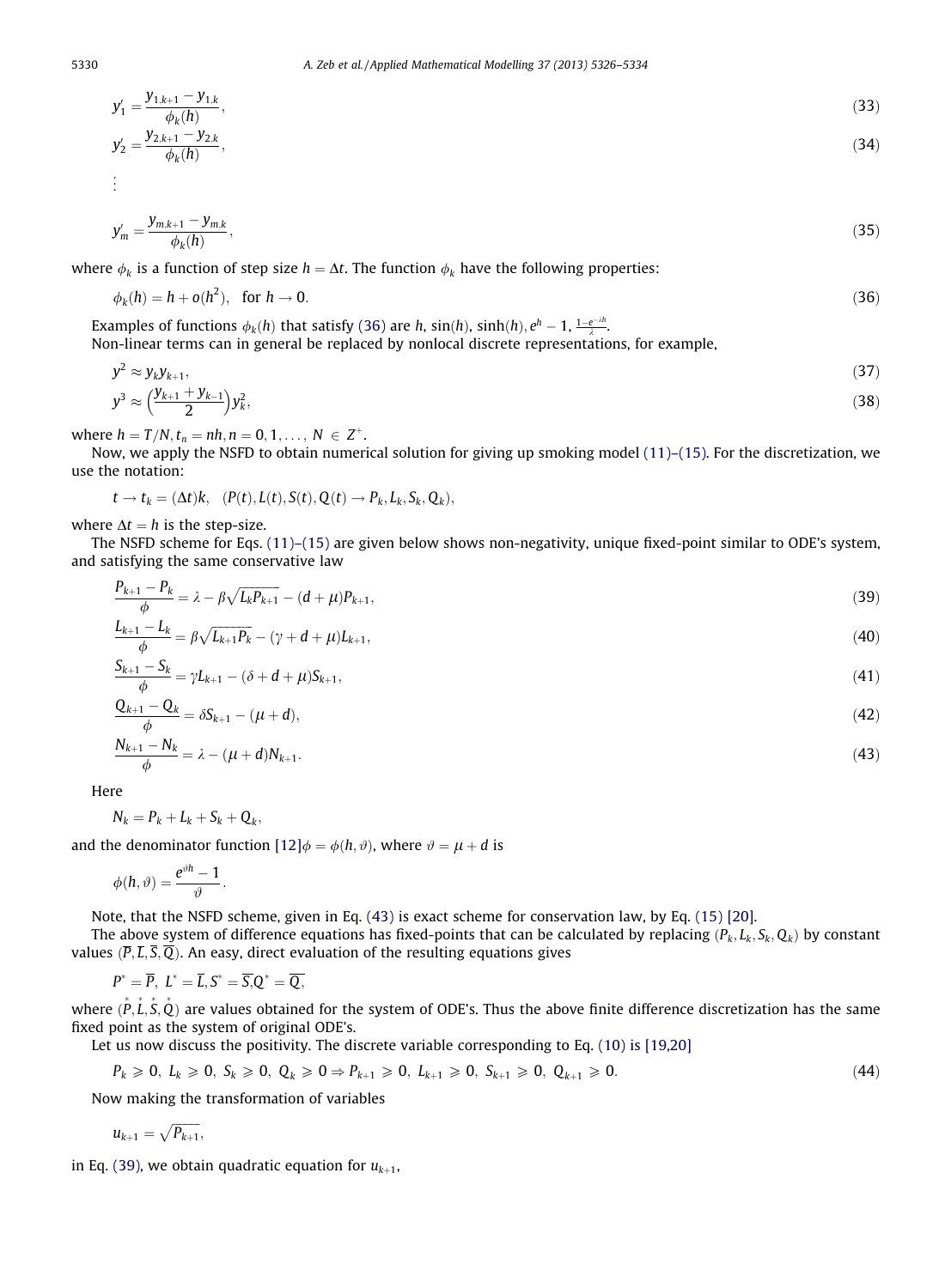Table 1 Parameters used for numerical simulation.

| Notation | Parameter definition                                     | Value |
|----------|----------------------------------------------------------|-------|
|          | Natural death rate                                       | 0.04  |
|          | Recovery rate of infected class                          | 0.03  |
|          | Transmission coefficient                                 | 0.05  |
|          | Quit rate of smoking                                     | 0.03  |
|          | Death rate for each class related to smoking disease     | 0.03  |
|          | Constant birth rate for the potential smokers individual | 1.00  |

$$
(1+\phi(\mu+d))u_{k+1}^2+(\beta\phi\sqrt{L_k})u_{k+1}-(P_k+\phi\lambda)=0.
$$

Since our goal is to calculate,  $P_{k+1}$  from knowledge of  $(\lambda, \mu, \beta, P_k, L_k)$  only the  $P_{k+1}$  variable is required under the transformation equation. Solution of the above quadratic equation is given by

$$
u_{k+1} = \left[\frac{1}{2(1+\phi(\mu+d))}\right] \left[ -(\beta\phi\sqrt{L_k}) + \sqrt{(\beta\phi\sqrt{L_k})^2 + 4(1+\phi(\mu+d))(P_k+\phi\lambda)} \right].
$$
 (45)

Similarly, the remaining equations of system (40)–(43) can be solved for variable at  $(k + 1)$ th time step:

$$
L_{k+1} = \left[\frac{1}{(1+\phi(\gamma+\mu+d))}\right] \left((\beta\phi\sqrt{L_k})u_{k+1} + L_k\right),\tag{46}
$$

$$
S_{k+1} = \left[\frac{1}{(1 + \phi(\delta + \mu + d))}\right] (\gamma \phi L_{k+1} + S_k), \tag{47}
$$

$$
Q_{k+1} = \left[\frac{1}{(1+\phi(\mu+d))}\right] (\delta \phi S_{k+1} + Q_k),\tag{48}
$$

$$
N_{k+1} = \left[\frac{1}{(1+\phi(\mu+d))}\right](\lambda\phi + N_k). \tag{49}
$$

For  $P_k \ge 0$ ,  $L_k \ge 0$ ,  $S_k \ge 0$ , and  $Q_k \ge 0$ , Eq. (45) gives  $u_{k+1} \ge 0 \Rightarrow P_{k+1} \ge 0$ . By using these values in Eq. (46) we get  $L_{k+1} \ge 0$ . Likewise, proceed onward we obtain  $S_{k+1} \ge 0$ ,  $Q_{k+1} \ge 0$ , and  $N_{k+1} \ge 0$ .

By all these values we conclude that all ODE's satisfying the positivity condition.



Fig. 1. The plot shows the potential smokers individuals.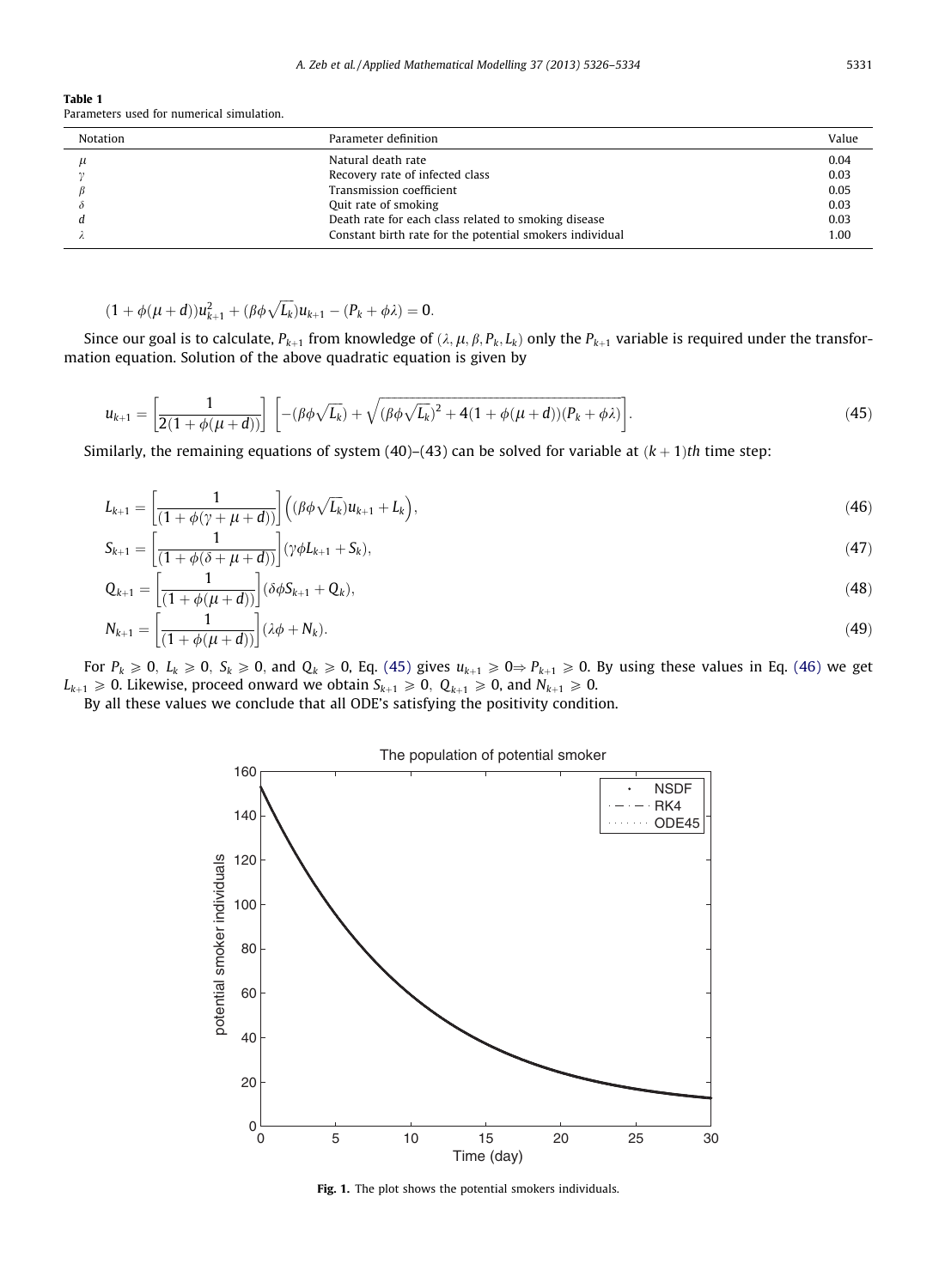

Fig. 2. The plot shows the occasional smoker individuals.

## 4. Numerical method and simulation

The NSFD algorithm is coded in computer algebra package Maple and we employ the Maple's built-in fourth-order Runge–Kutta procedure (RK4) and ODE45 [8]. The Maple environment variable Digits controlling the number of significant digits is set to 16 in all the calculations done in this paper. For the comparison, we use the set of parameters given in Table 1. To demonstrate the effectiveness of proposed algorithm as an approximate tool for solving the nonlinear system of differential Eqs. (11)–(15) for large time *t*, we apply this algorithm on the interval [0–30].



Fig. 3. The plot shows the smoker individuals.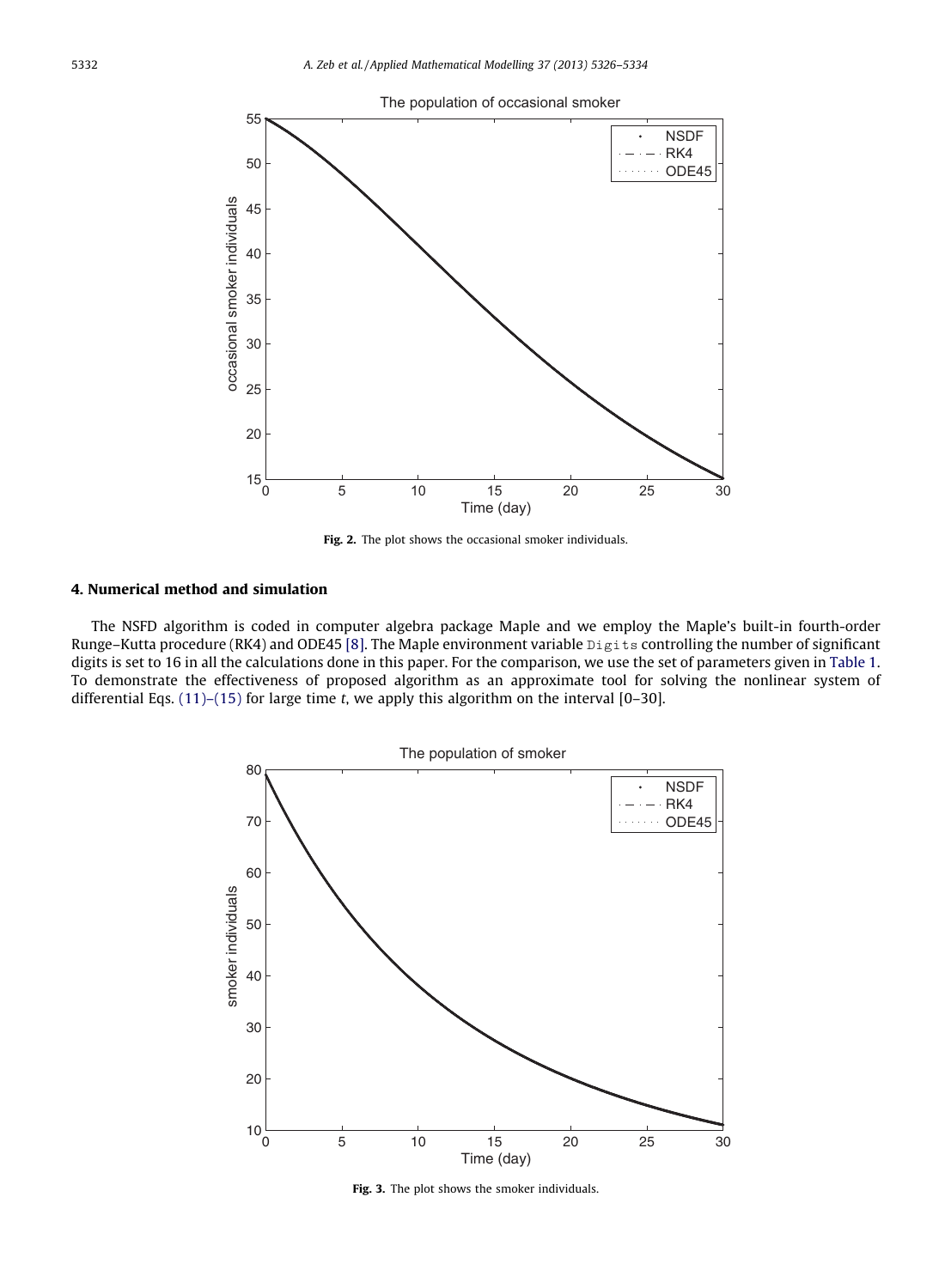

Fig. 4. The plot shows quit smoker individuals.

The approximate solutions of potential smokers *P* (*t*), smokers *S* (*t*), and quit smokers *Q* (*t*) and total number of individuals  *are represented in Figs. 1–5, respectively. From the graphical results represented in these figures, it can be seen that the* results obtained using the non-standard finite difference method (NSFD) match the results of the classical Runge–Kutta method and ODE45 very well, which implies that the presented method can predict the behavior of these variables accurately for the region under consideration. Our numerical simulation shown that the smoker population of decreases sharply in the first few days and then decreases slowly. In this work we use one set of parameter for the equilibria of the dynamical



Fig. 5. The plot shows the total time dependent population.